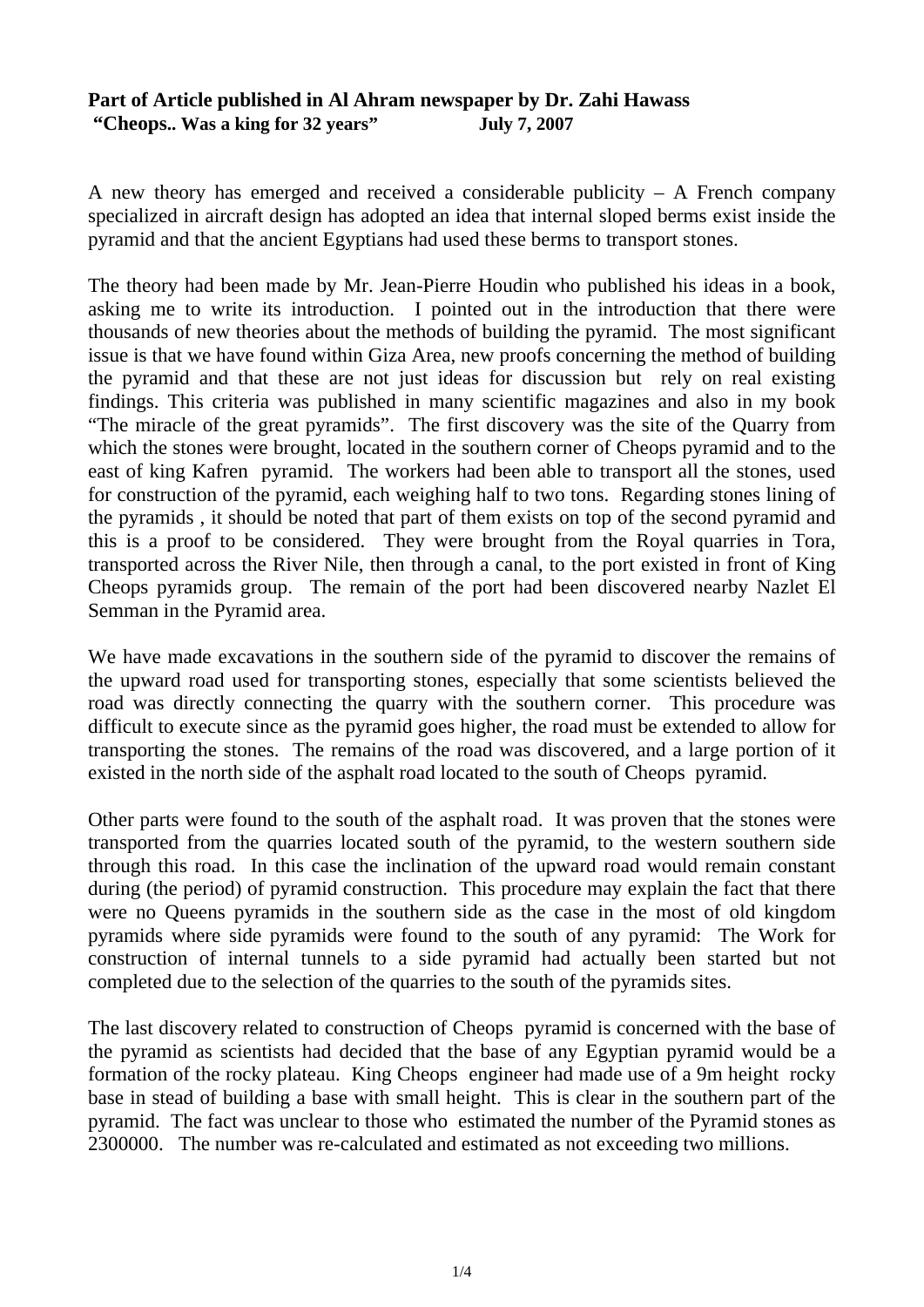The last point is concerned with the period of construction of the pyramid. Tourin papyrus in modern kingdom stated that King Cheops ruled Egypt for about 23 years. A new discovery recently made in the Western desert proved that the King Cheops ruled Egypt for 30-32 years.

I have pointed out in the introduction to Jean-Pierre Houdin book's all these new facts and added that New ideas must be subject to Scientists discussion.

Accordingly, I have formed a new committee consisting of the writer of this article, Dr. Raynes Shtadlman and Dr. Mark liner who are specialized in Egyptian pyramids to discuss this new idea.

At the end, we have discussed the new theory stating that the pyramid was build through sloped berms. The discussion will be tackled in my future article from a scientific point of view .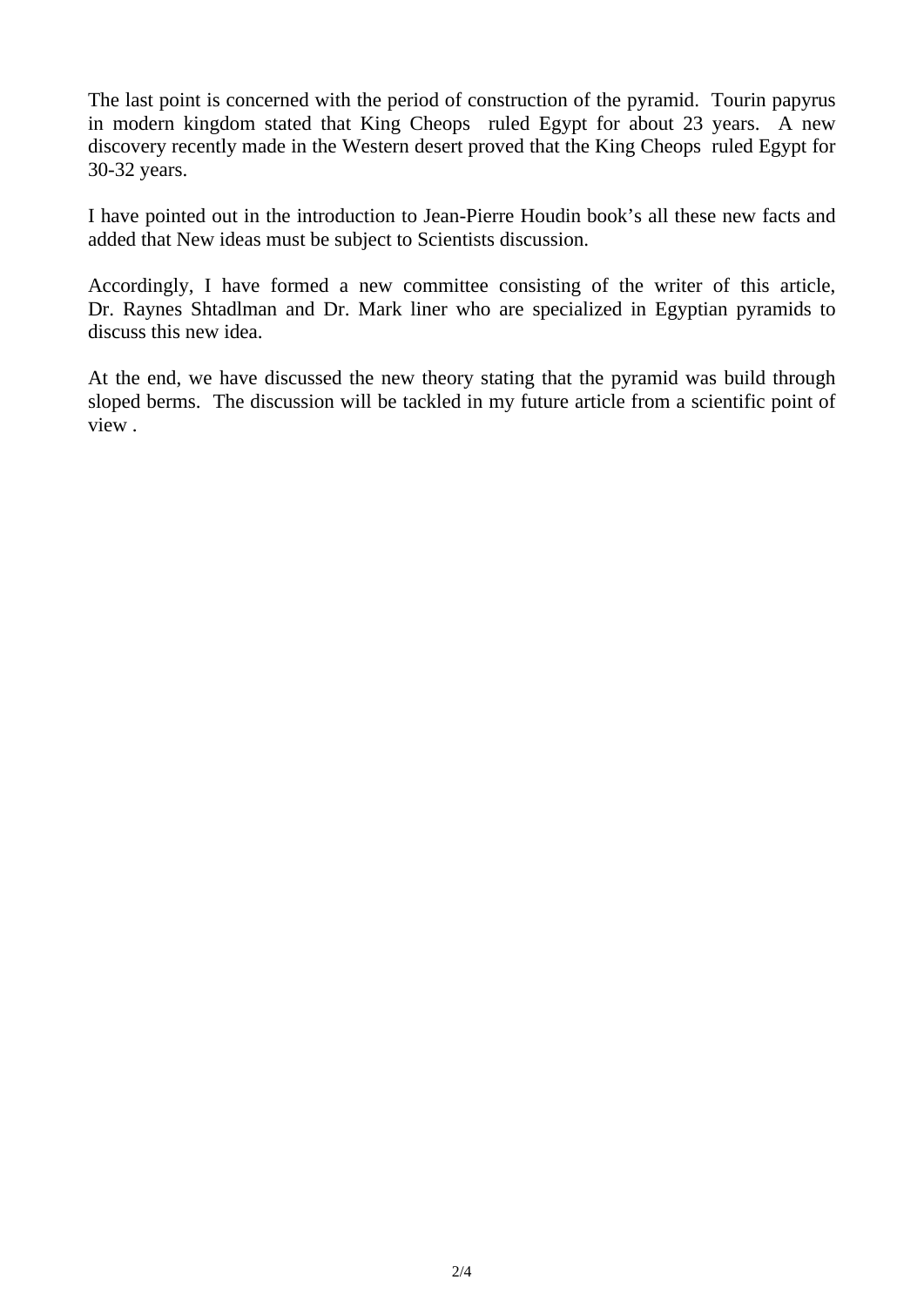## **الاهرام --- قضايا و اراء**

**السبت 7 يوليو 2007 السنة -١٣١العدد 44042**

**خوفو.. هل آان ملكا ٣٢ سنة! بقلم: د. زاهي حواس**

مازال هرم الملك خوفو يثير خيال العلماء والعامة في آل مكان.. ولا يكاد يمر يوم إلا وتظهر نظريات جديدة حول بناء هرم الملك خوفو . بالاضافة الي حلم المغامرين في كل مكان ان يعملوا داخل الهرم الأكبر علي أمل تحقيق أي كشف بداخله . وعندما قامت مجموعة من المغامرين الفرنسيين بعمل ستة ثقوب داخل هرم خوفو عام١٩٨٦ ثم قاموا بنشر إعلانات في الصحف والمجلات تحت عنوان إحنا اللي خرمنا الهرم. وعندما حاولوا التقدم للحصول علي تصريح آخر بعمل ثقب في أرضية الحجرة الثانية بالهرم, عارضت هذه الفكرة, ورفضت منحهم اي تصريح للعمل داخل الهرم. وقد قابلني في جرين توبل العديد من الصحفيين الفرنسيين يسألون عن سبب عدم التصريح لهذه المجموعة للعمل داخل الهرم؟ وآان ردي عليهم: هل تسمحوا لي بعمل خرم في كنيسة نوتردام ؟!.. وظهرت نظرية أخري فرنسية جديدة في الوقت الذي أثير فيه الخوف من إقصاء الهرم من قائمة عجائب الدنيا السبع, وان التصويت وهي فكرة احد السويسريين الذي كون جمعية وانشأ موقعا علي الإنترنت لن يسفر عن اختيار الهرم.

هرم الملك خوفو.. هو أقدم أعجوبة من عجائب الدنيا السبع القديمة التي مازالت باقية, لأن العجائب الستة الأخري تم تدمير معظمها عن طريق إما الزلزال أو بفعل الزمن.. وقد فطن المصري القديم الي بناء خمس حجرات الاخيرة منها لها سقف جمالوني لتخفيف الضغط عن سقف حجرة الدفن الرئيسية ولكي تتحمل ثقل الاحجار في حالة حدوث زلازل. وهناك أدلة الي ان الهرم قد صمد امام زلازل مدمرة حدثت في العصر الفرعوني, ولكن العبقرية هنا ان المصري القديم لو كان قد ترك سطح حجرة الدفن الذي يتكون من تسعة مداميك من الجرانيت تزن نحو٤٠٠ طن دون وجود حجرات خمس فوقها لما ظل الهرم باقيا علي هذه الحال لأكثر من٤٥٠٠ سنة, والسبب كما ذكرنا ان هذه الحجرات الخمس تتعاقب فوق بعضها البعض, وآخر حجرة تأخذ الشكل الجمالوني لتوزيع ضغط أحجار الهرم الثقيلة علي الجوانب.

إن عدد احجار الهرم قد قدرت بأكثر من مليوني حجر, وقدر ان وزن هذه الاحجار يصل الي اكثر من ستة ملايين طن.. اما الإعجاز في البناء فقد جعل العديد من الرحالة والمؤرخين ينظرون الي الهرم بإعجاب, قائلين بإن هذه الاحجار تكفي لبناء سور يحيط بثلثي محيط الكرة الارضية عند خط الاستواء بطول قدم واحد او سور حول فرنسا بارتفاع ثلاثة امتار.

اما الكتب التي تتحدث عن تاريخ العلم واهمها ما نشره جورج سارتون في الجزء الأول, ان معدل الخطأ في ضبط ضلعي الهرم الشرقي والغربي لا يزيد عن,٣:١٠٠ وأن الفواصل بسيطة جدا تقدر بنحو نصف ملليمتر.

وقدحاولت أن اوضح هذا الكلام الآن, لكي اطمئن الجميع بأنه لا يوجد بشر علي وجه الارض يستطيع ان يخضع الهرم الأآبر لتصويت من قبل من يجهلون قيمته وإعجاز عمارته, فالهرم سيظل دائما خارج المنافسة حتي بمقاييس العلم الحديث. هذا في الوقت الذي اود ان اشير فيه إلي ان اليوم سوف يعلن عن اختيار العجائب الجديدة, وقد يحدث بعض الاهتمام وتنشر بعض الصحف هذا الموضوع, ولكن سوف يذهب هذا الاختيار مع أدراج الرياح, لأنه غير موثف عن طريق مؤسسة علمية, وقداعلنت منظمة اليونسكو هذا الاسبوع بعدم وجود اي صلة بين اليونسكو والمنظمة الحالية التي تختار العجائب, هذا في الوقت الذي يجب ان نعرف ان هذه ليست المرة الأولي التي يتم فيها اختيار عجائب الدنيا السبع, فقد تم اختيار عجائب القرون الوسطي, وعجائب المناطق السياحية, والعجائب المائية, وعجائب الدنيا الحديثة, وقد اشترك في اختيار بعضها جمعية المهندسين المدنيين وغيرها من الجمعيات والهيئات العلمية المتخصصة.. فهل بقيت أي من هذه الاختيارات و,القوائم؟ الاجابة بالطبع لا, فلم يبق غير هرم خوفو وسيظل العالم كله يقرأ ويطلع كل يوم علي مقالات وكتب جديدة حول معجزة الهرم الأكبر , ولقد تمت طباعة كتابي كنوز الاهرامات للمرة الثانية بتسع لغات عالمية, وهو دليل علي صدق مقولة العرب: ان الزمن يخشي الأهرامات.

وقد ظهرت نظرية جديدة حصلت على دعاية كبيرة. ذلك ان هناك شركة فرنسية متخصصة في تصميم الطائرات تبنت الدعوة للفكرة التي تقول: إن هناك منحدرات داخلية بالهرم وإن المصريين القدماء قد استعملوا هذه المنحدرات لنقل الاحجار . وقد قدم هذه النظرية الفرنسيJean-pierreHoudin ونشر كتابا عرض فيه فكرته, بل وطلب منى كتابة مقدمة لهذا الكتاب, حيث أشرت الى ان هناك الاف النظريات الجديدة التي تدور حول بناء الهرم, ولكن أهم ما في الموضوع هو أننا قد كشفنا بمنطقة الجيزة عن أدلة جديدة لبناء الهرم, وهي ليست افكارا للمناقشة, بل هي اكتشافات ملموسة وموجودة, وتم نشرها في مقالات علمية عديدة, بل وفي كتابي معجزة الـهرم الأكبر, أما عن الكشف الأول, فهو موقع المحجر الذي جلب منه المصريون القدماء الأحجار التي بني بها الهرم ويقع هذا المحجر في الناحية الجنوبية من هرم الملك خوفو والي الشرق من هرم الملك خفرع..